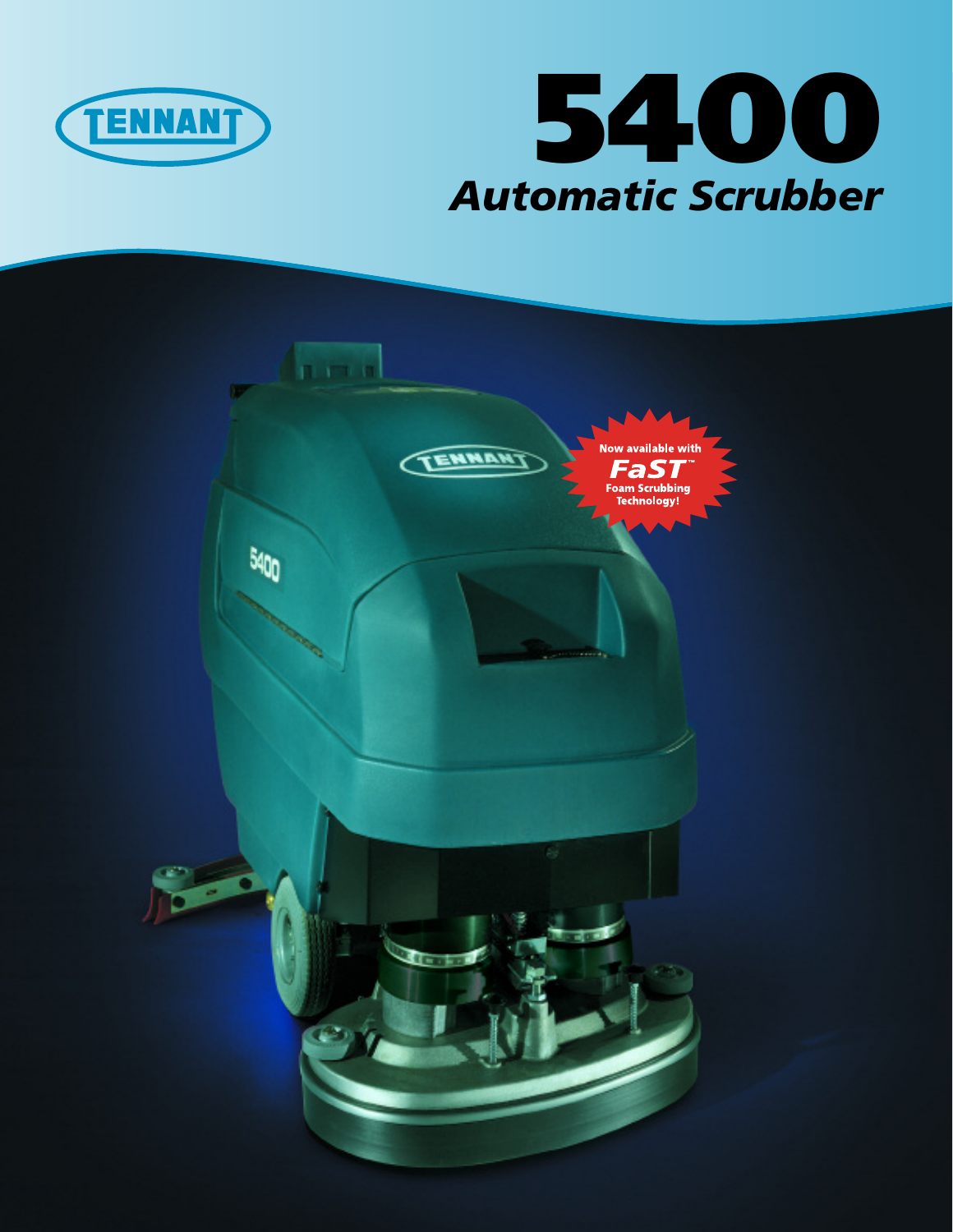# **5400 Automatic Scrubber**

**Changing the brush is easy. With light pressure on the unique brush quick-release mechanism, the brush slips off for easy replacement.**



**Tennant scrubber platforms so operators can easily choose to scrub either conventionally or with FaST™.**

The Model 5400 walk-behind scrubber offers unprecedented value, versatility, and vigor all in a smooth-operation machine that fits the tightest budgets. Now available with FaST™ Foam Scrubbing Technology, the 5400 increases scrubbing productivity dramatically.

**A Scrubber That Fits Both** 

**Tight Aisles and Tight Budgets**

### **Value Package**

With compact, serpentine maneuverability and a tight, 12-inch (305 mm) wheel base, the 5400 fits the most crowded aisles and spaces. Choose between 24-inch and 26-inch work paths (610 mm/660 mm). The 5400 scrubber is capable of applying 130 lbs. of down pressure (60 kg) for heavy scrubbing or stripping applications. This unit is complemented by a rugged polyethylene frame and a large capacity, corrosion-proof solution tank.

### **Versatile Machine**

Packed with features, the 5400 delivers optimum versatility. For example, scrub heads are interchangeable between disc and cylindrical scrubbing systems, or between conventional **FaST™ is available on existing** FaST™ scrubbing–whichever configuration ing enough solution to last for weeks. meets your specific needs.



**Choose disc brushes or pad drivers for smooth floors without debris. Adjustable down-pressure allows two high-speed discs to dislodge stubborn grime or clean lightly over sensitive surfaces.**



**Choose the cylindrical scrub brush head for floors with occasional debris, or for tile surfaces. It simultaneously scrubs and picks up small debris.**

### **Safety/Productivity-Enhancing Options** *FaST™ Foam Scrubbing Technology\**



FaST™ is an automatic, on-board system that uses up to 70% less

water. And, because so little water is required, FaST™ effectively extends the use of a tank of clean water so you can scrub 3-4 times longer than a conventional scrubber.

Because FaST™ uses less water, floors dry immediately. This means they're safer to walk on sooner after they've been cleaned. Clearly,



FaST™ is *the safe scrubbing alternative,™* and has been certified to provide high traction walkway surfaces by the National Floor Safety Institute (NFSI).

The 5400 FaST™ equipped scrubbers use a FaST-PAK™ cartridge of high-concentrate **173 Minutes** detergent to create engineered, self-collapsing foam, which eliminates messy spills and **22 Minutes** increases your cleaning productivity. Operators 100 **Dump/F** simply install the FaST-PAK™ cartridge contain-**<sup>51</sup> Minutes or 30% Saved Using FaST™ 50 Dump/F**



*Assumption: 26-inch cleaning path, empty/fill time 15 minutes, cleaning speed 1.5 mph, cleaning 27,000 ft2*



**One FaST-PAK™ concentrate cartridge allows the operator to scrub up to 1-million square feet!**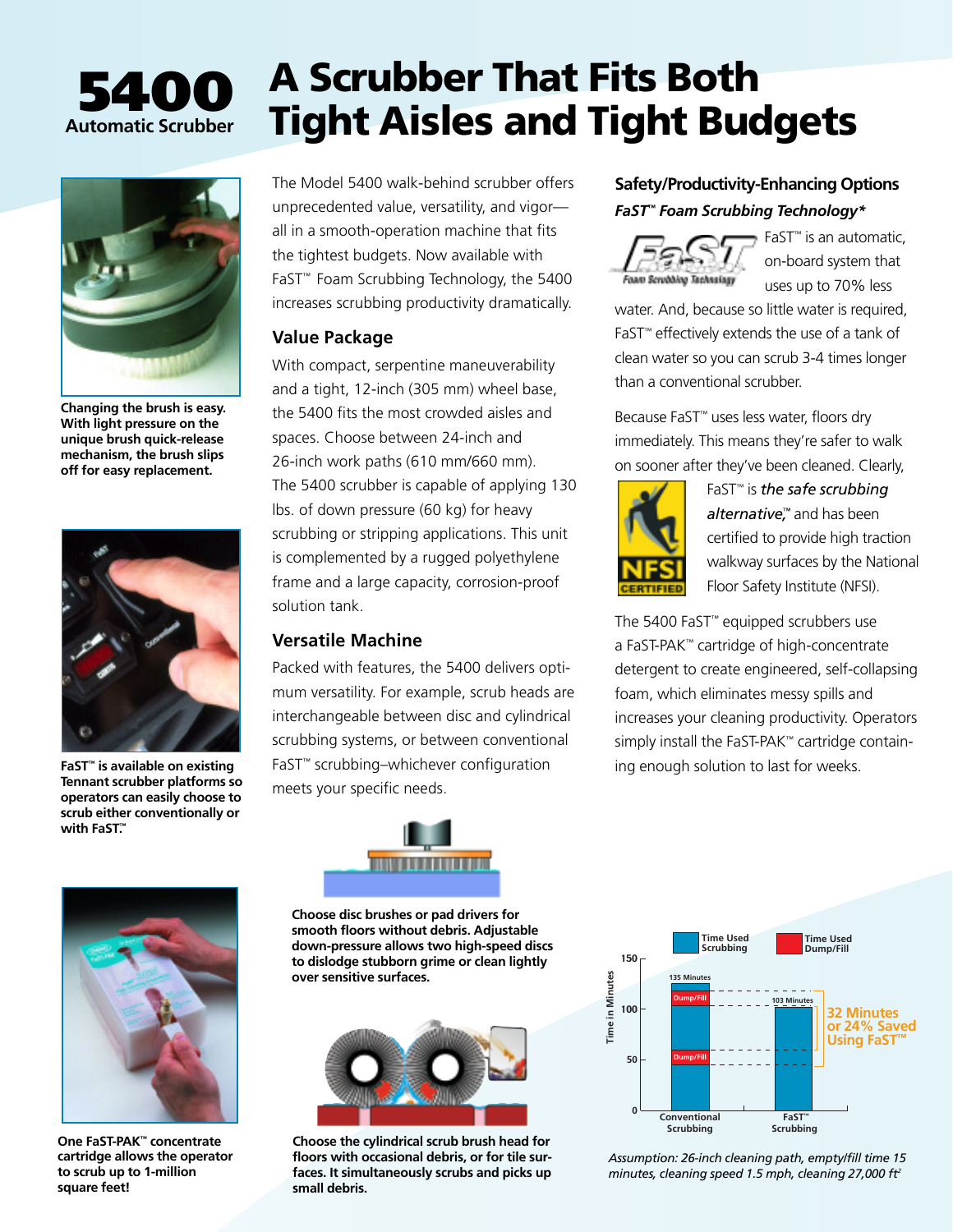

### **Dual Disc Brush System**

Disc brush scrubbing heads remove stubborn, imbedded grime. Best for smooth floors without debris. High-speed brush drive motors provide powerful cleaning performance. **Cylindrical Scrub Heads**

Cylindrical scrubbing heads are for sweeping floors with light or occasional debris and for tile surfaces. Cylindrical heads deep-clean grout lines and eliminates streaking.



**The 5400 eliminates pre-sweeping. Cylindrical brushes offer light debris pick-up.**



**The 5400 offers excellent water pick-up leaving floors ready for immediate use.**



**A compact size means the 5400 cleans the tightest aisles and maneuvers through the most cluttered spaces.**